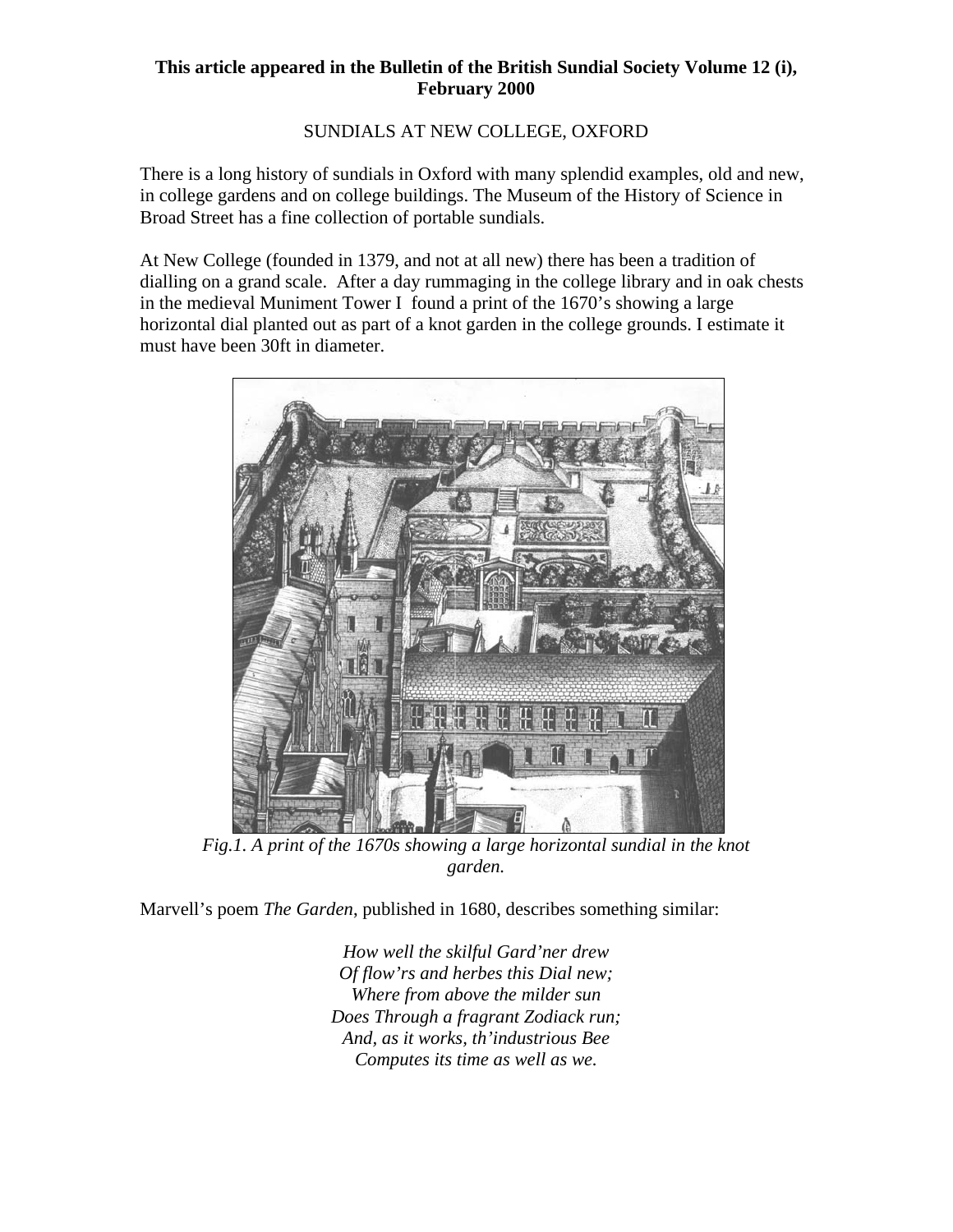The gnomon in the print appears to have been a simple pole. The dial shows the hours 4am to 8pm. In another quadrant of the knot garden Charles I's arms are laid out with '28' visible in the lower right hand corner – presumably 1628.

William Williams' print of the garden in 1732 shows the dial again, unchanged except that 4am is written as IV instead of IIII. Now Charles II's coat of arms are next to it and the date has disappeared. The other quadrants of the knot garden appear to have been redesigned, so one might conclude that the garden fell into disrepair during the Commonwealth, and was replanted in Charles II's reign.



*Fig.2 A print of 1732 showing a redesigned knot garden still with sundial* 

The knot garden dial is mentioned by William Gilpin in a letter of 1742, but I have found no later record.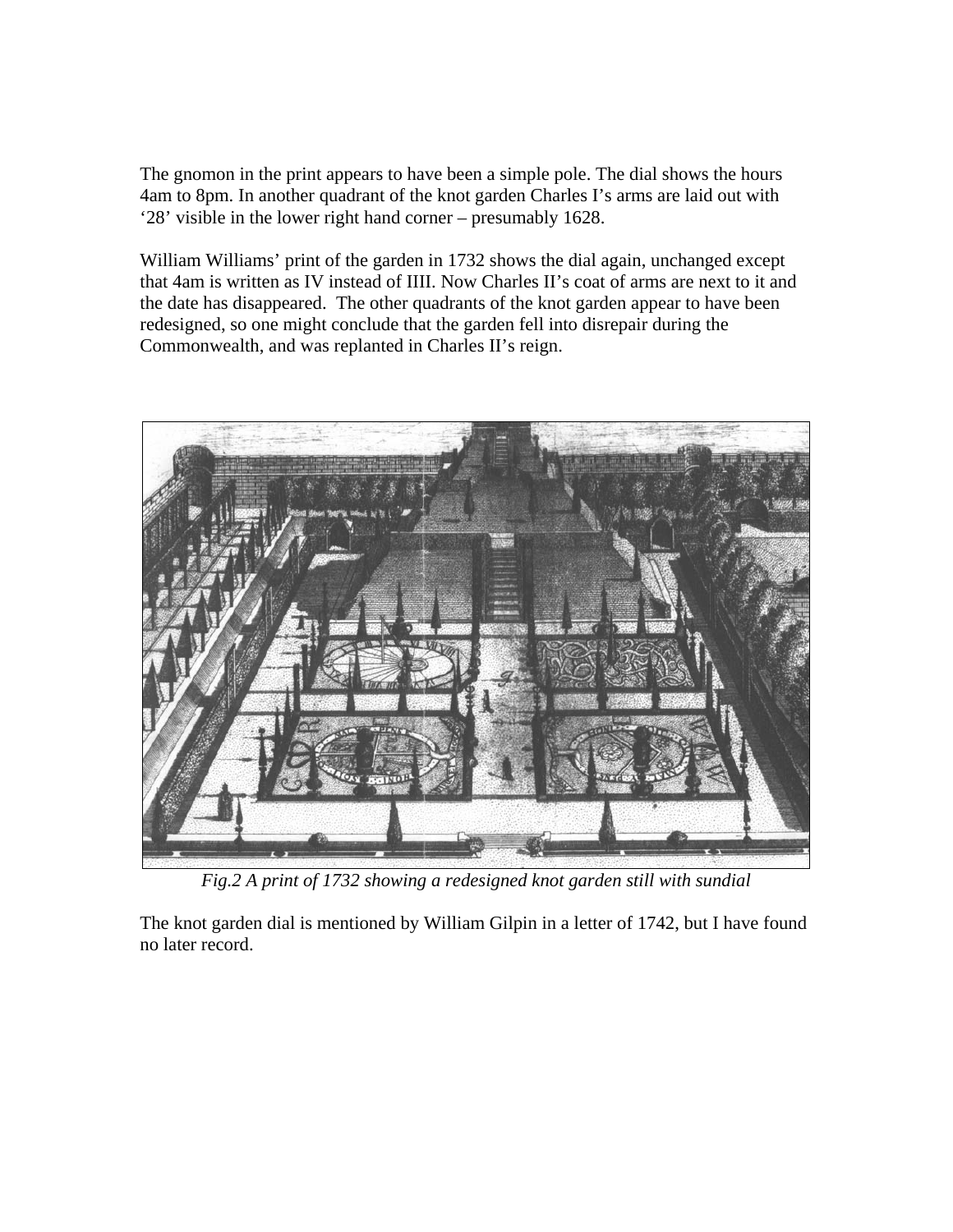A vertical south sundial on the Muniment Tower first appears in another print by William Williams of 1733. The dial bears the date 1696.



*Fig.3. A print of 1733. The earliest evidence of a sundial on the Muniment Tower with '1696' written on it.* 

It is shown again in prints of the 1770's, 1820 and 1850. There is also mention of a dial in the accounts for buildings in the Bursar's long book of 1676, though it is not clear which one:

*Sol. To Mr Bird for mending ye diall ut per billam £1/2/0* 

An additional storey to the building adjoining the Muniment Tower was built in 1674. It would have made the high south face of the tower wall more accessible for the construction of a dial. In any case, we can be certain that there was a dial in that position from 1696 to about 1850.

The south wall of the tower was mostly refaced at the turn of the 20th century when much restoration was overseen by the architect Champneys. He produced a design drawing for a stone horizontal dial for the college in 1899, perhaps after having the remains of the tower dial dismantled.

The present Warden and Fellows of New College were keen to have a dial again and commissioned me to make a replacement. I made the design as simple and as large as possible because the site is 40-50ft above the ground and can only be viewed from the ground. The dial measures 15ft x 17ft and is carved directly into the tower. The numerals are a foot high. 'MM' for 2000 is inverted to give 'WW' for William of Wyckham, founder of the college.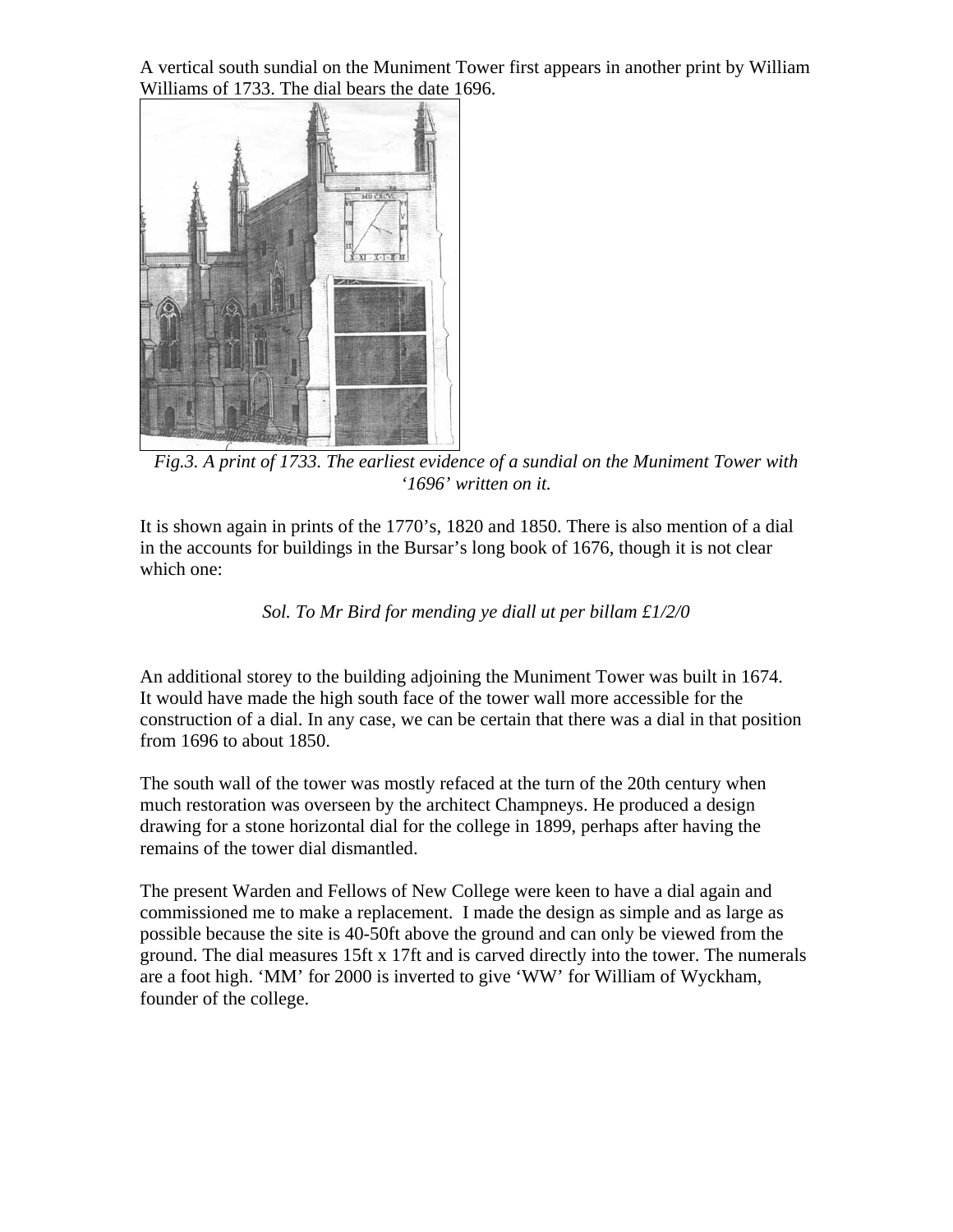

*Fig. 4. The new sundial on completion in September,1999* 



*Fig. 5. The new sundial viewed from the college gardens*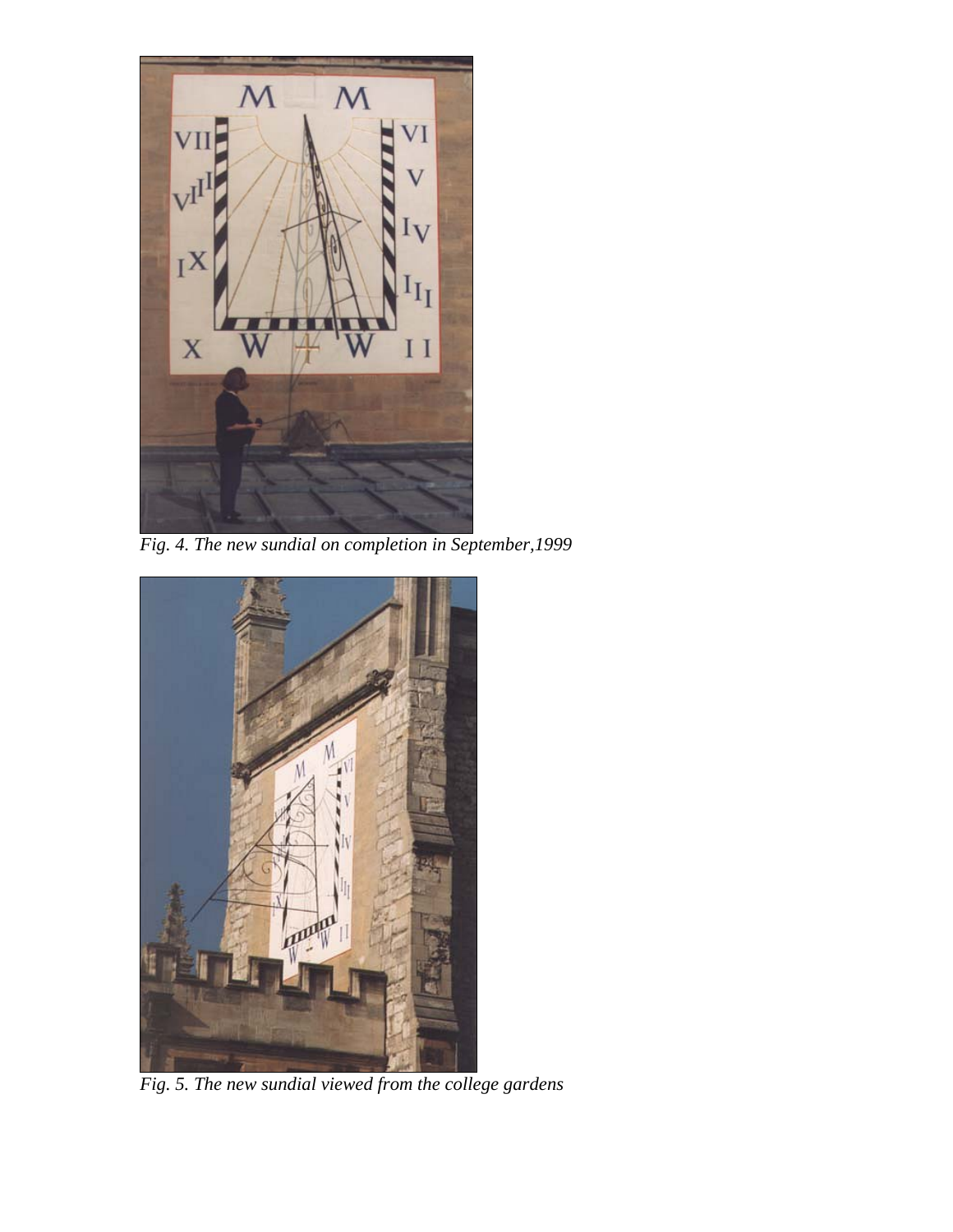The gnomon is 15' 6" long and was made by Iron Awe of Garsington, Oxford from 1" stainless tube with supporting stainless scroll-work, all painted black. The scrollwork is supposed to echo scrollwork on the iron railings of the college garden below, and it also copies some wonderful gnomons on a  $17<sup>th</sup>$  century cube dial at Steeple Ashton, Wiltshire.

The diameter of the gnomon tube was determined very unscientifically by one person holding up different thicknesses of wood while the other looked up from the quad. This was done in bright Spring sunshine when one could easily see a shadow from a 1" diameter piece of wood, but with hindsight I think something thicker would have made the dial easier for the uninitiated to read. On this dial the time is read from the middle of the shadow of the tube, not the leading edge.

After much discussion it was decided gnomon should have a wall plate running along the substyle line bolted into the wall with expanding rawl bolts, and two pairs of braces to make quite sure it could not come adrift in a high wind. This design copied a gnomon shown in one of the  $19<sup>th</sup>$  century prints of the original dial, but it was a big mistake because as soon as it was mounted one could see that the shadows of the braces combined with the shadows of the scrollwork were appallingly confusing*. Moral – always make a model, even of the gnomon!* The gnomon was taken down and one set of braces replaced with stainless yacht cables which are invisible from the ground – my thanks to BSS member Tony Moss for suggesting this. The remaining braces are quite useful for indicating where the gnomon bar is as their shadows point from either side towards the bar's shadow between 11am and 3pm. They also provide essential support for the weight of metal. The gnomon needed three men to carry it into the college and seven to heave it up to the tower using a pully.



*Fig.6. The arrival of the gnomon*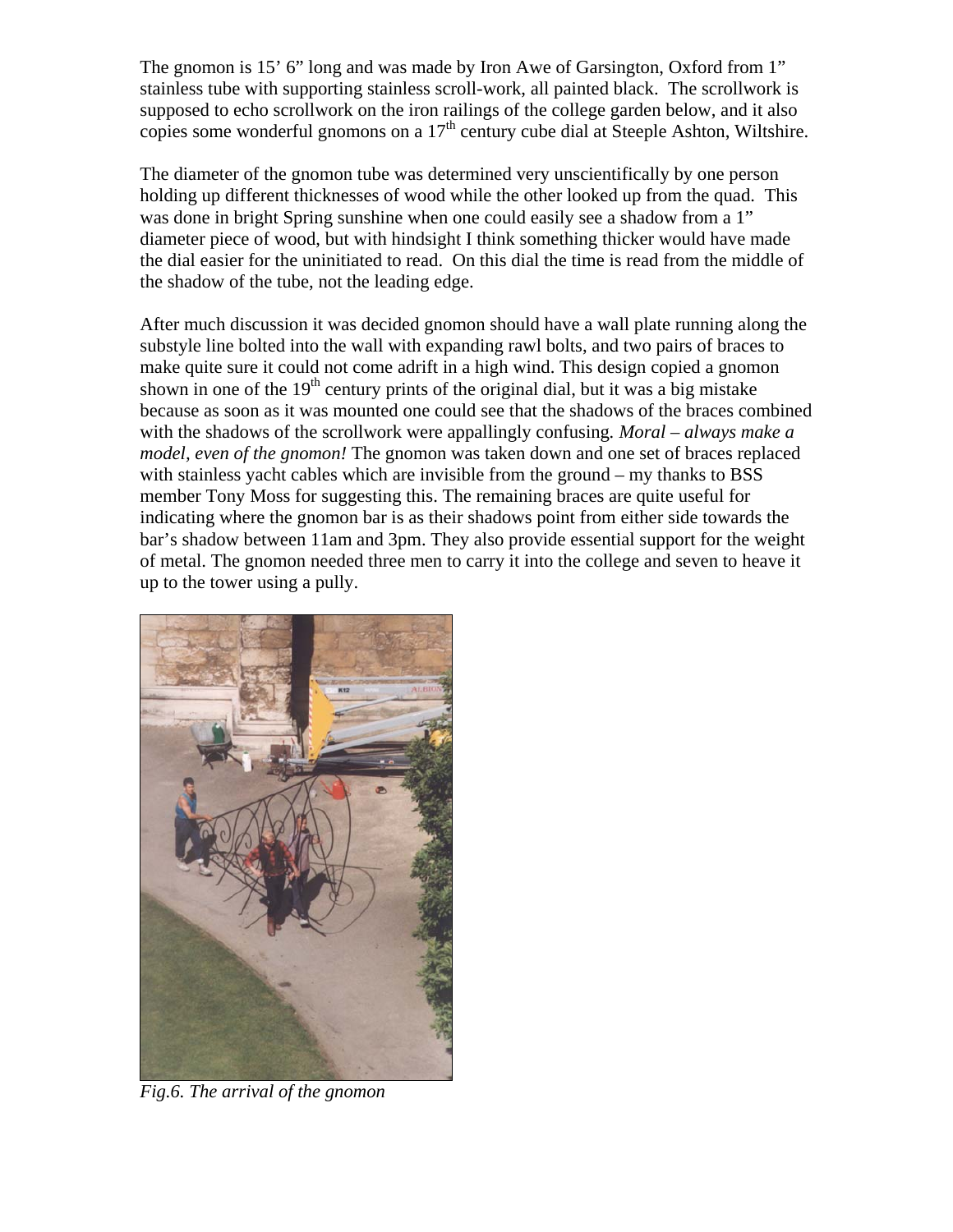Before carving straight into the wall of a listed building I had to make sure I had the declination of the wall right! I am grateful to another BSS member, John Ingram, for his help. He measured the declination with the horizontal board with vertical string method, while I used a pin in a vertical board (both methods described by Waugh) and I also borrowed Piers Nicholson's meridian alidade which can be used for declination measurement as well as for laying out meridians. The results were disconcertingly varied and I came to the conclusion that although the wall was plumb (a credit to medieval craftsmen) it had a horizontal wave in it. I settled on a declination of  $10^{\circ}$  west of south and made a model. All along I was worried about accuracy because any error would be greatly scaled-up on the full-size dial.

Once a scaffold was erected I marked out the dial using a grid and a chalk line. This was a very laborious task. John Davis had just made a much larger version of his laser trigon (*Bull.BSS* **99.3** 144-146 (1999) for marking out dials. This was exactly what was needed. He kindly came to try it out but found he had made the mounting so precisely to fit a 1" stainless style tube that it would not fit over the additional three coats of paint which had been added.

The gnomon was put up again by the long-suffering men of the maintenance department at the college and I was horrified to discover that the dial was four minutes slow. After much debate and a little help from Pythagoras, it turned out that the gnomon angle was incorrect. Iron Awe adjusted the angle. The gnomon was put up again, this time with another invention of John Davis' attached - a laser attached to the style pointing downwards along its length to a plane mirror on an equatorial mount on a tripod stationed below the tip of the gnomon. The mirror was accurately positioned to be perpendicular to the polar axis (and to the gnomon when in its correct position). The laser beam was reflected back up the gnomon and onto a sighting screen surrounding the laser. A theodolite, co-mounted on a purpose-built jig, was used to position the mirror at the correct angle using the sun's position.



Fig. 7. *John Davis' invention for aligning the gnomon*